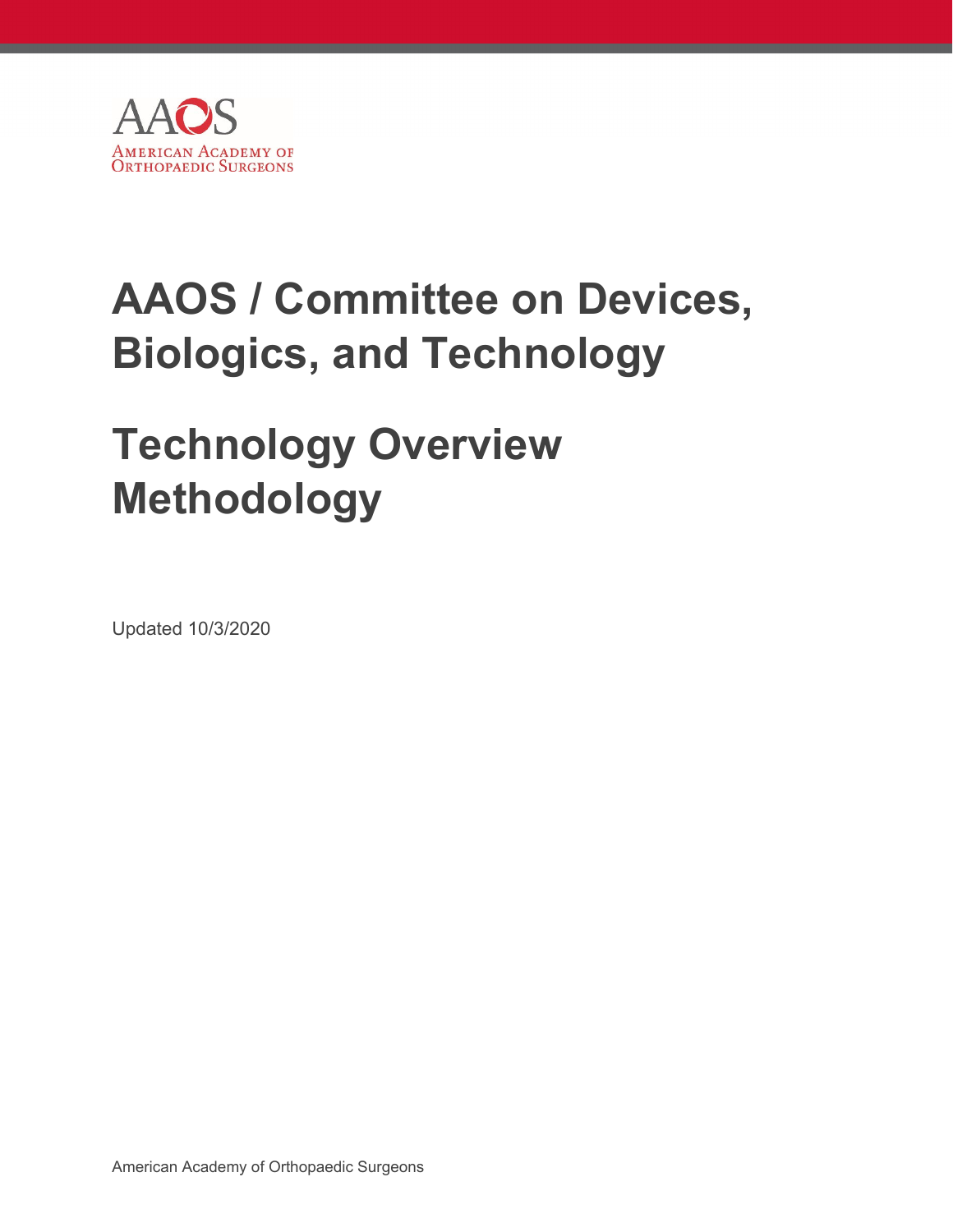# **Table of Contents**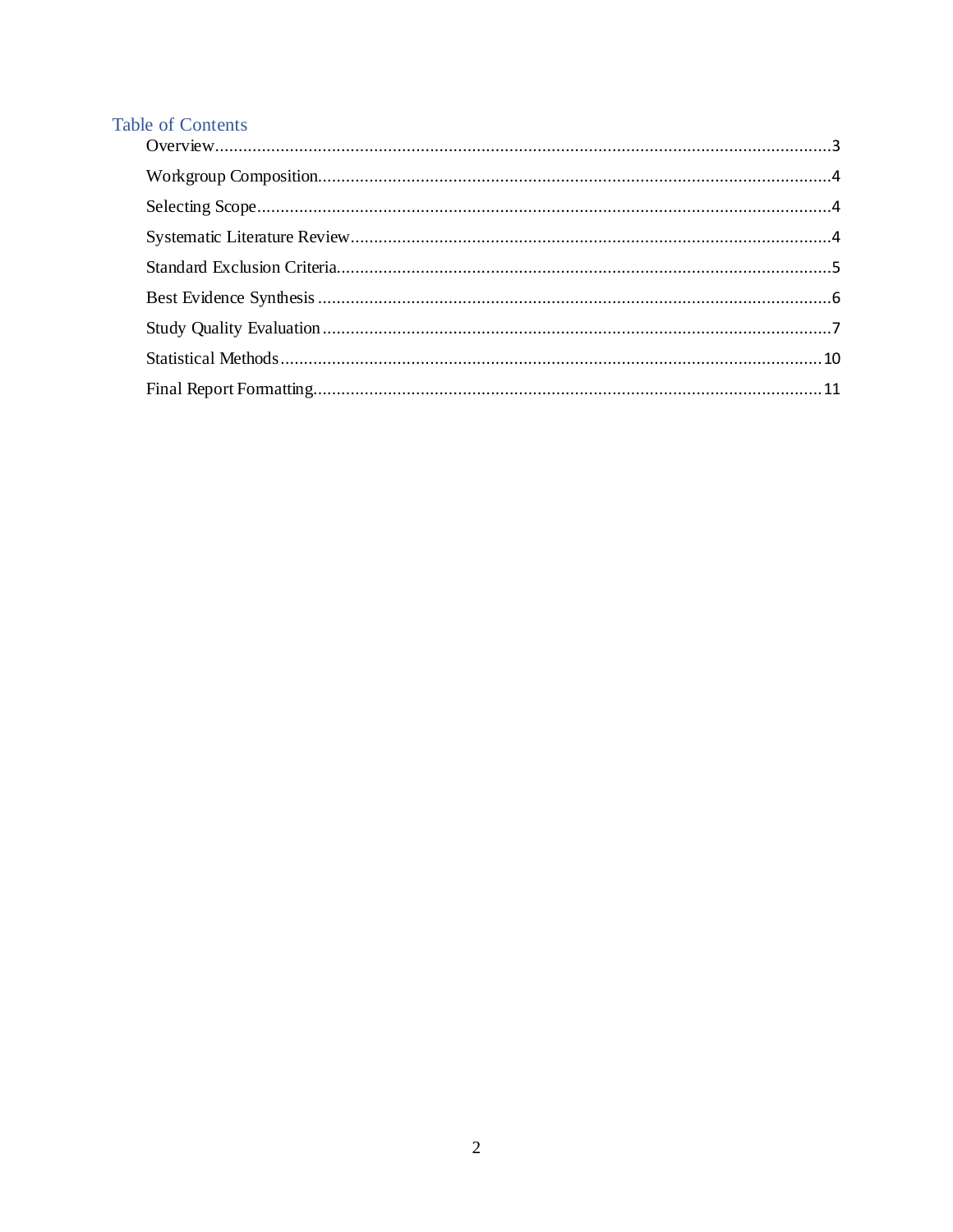#### <span id="page-2-0"></span>**Overview**

The AAOS understands the importance of a consistent evidence-based approach to providing high quality Technology Overviews (TO), and the Academy goes to great lengths to ensure the integrity of evidence analyses. The AAOS addresses bias beginning with the selection of work group members. Applicants with financial conflicts of interest (COI) related to the TO topic cannot participate if the conflict occurred within one year of the start date of TO development or if an immediate family member has, or has had, a relevant financial conflict. Additionally, all TO work group members sign an attestation form agreeing to remain free of relevant financial conflicts for one year following publication.

Technology Overviews are prepared by physician development groups (clinical experts) with assistance from the AAOS Clinical Quality and Value (CQV) Department (methodologists) at the AAOS. Asthe physician experts, the TO work group definesthe scope of the work by creating PICO Questions (i.e. population, intervention, comparison, and outcome) that direct the literature search. When necessary, these clinical experts also provide content help, search terms and additional clarification for the AAOS medical librarian. The medical librarian creates and executes the search(es). The supporting group of methodologists(AAOS CQV Department) review all abstracts, recall pertinent full-text articles for review and evaluate the quality of studies meeting the inclusion criteria. They also abstract, analyze, interpret, and summarize the relevant data for each PICO question and prepare the initial draft for the final work group meeting. Upon completion of the systematic reviews, physician development groups participate in a report finalization meeting. To complete their charges, the physician experts and methodologists evaluate and integrate all material to develop the final report. The final report is written first by the methodologist, edited and expanded upon by the project's chairs, and then presented, edited as necessary, and voted on by the development group. The draft report receives final review by the methodologiststo ensure that it is substantively consistent with the published data. The draft is then completed and submitted for a review period and submitted to a musculoskeletal journal for publication.

After the review period, the TO draft may be edited in response to the review submissions. Thereafter, the draft TO is sequentially approved by the AAOS Committee on Devices, Biologics, and Technology, AAOS Council on Research and Quality, and the AAOS Board of Directors. All AAOS TO are reviewed and updated or retired every five years.

The methodology for developing and publishing technology overviews very closely mirrors the AAOS clinical practice guideline (CPG) methodology. The largest difference methodologically between the two is the final output. CPGs result in recommendations which should be clinically actionable. Technology Overviews summarize the published evidence as it relates to pre-defined standardized fields.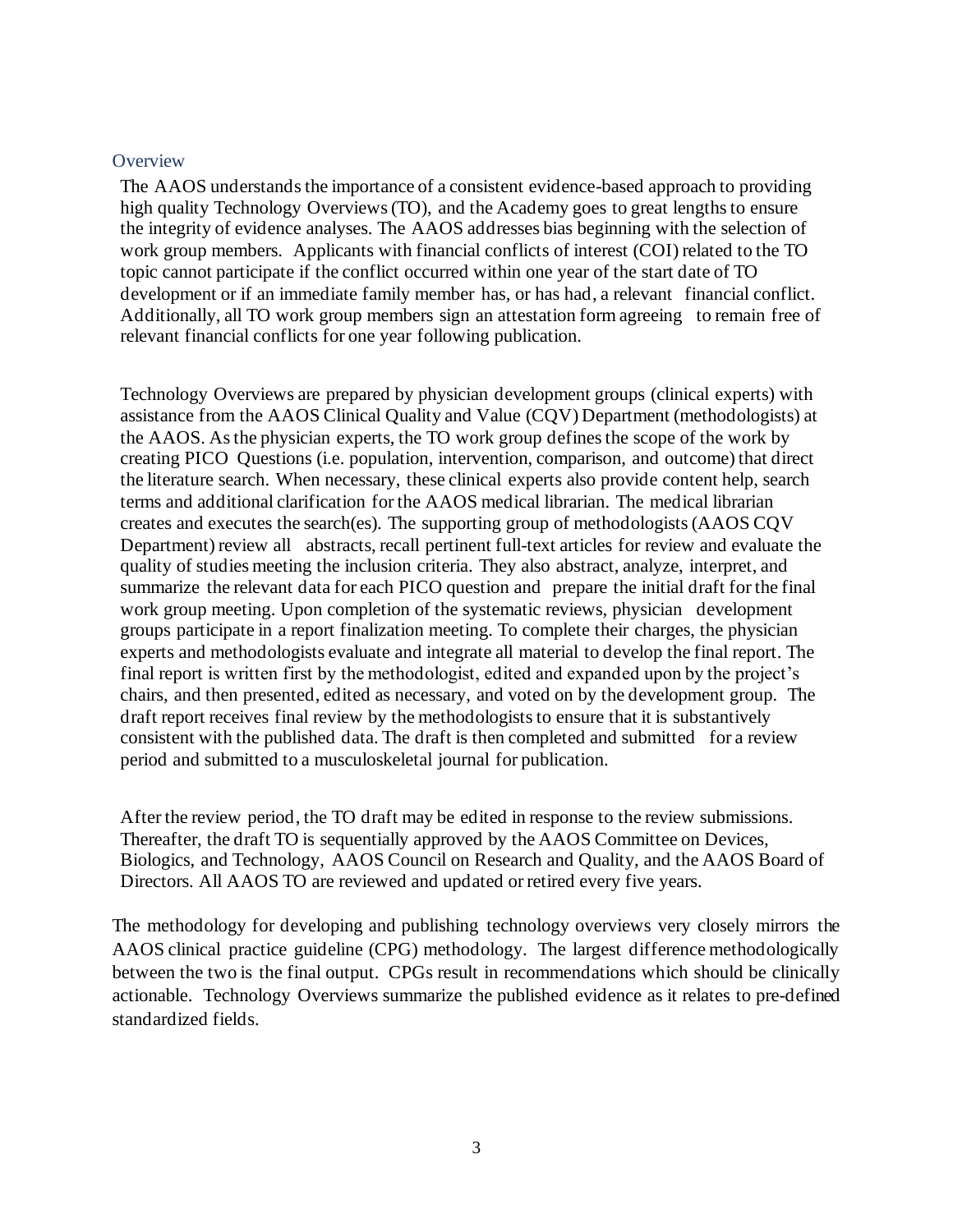# <span id="page-3-0"></span>Workgroup Composition

Technology Overview development workgroups are chaired by members of the Committee on Devices, Biologics, and Technology who do not have relevant financial conflicts of interest to the topic addressed. The remainder of the development workgroup is to be filled out by volunteers and nominees from relevant specialty societies who also do not have relevant financial conflicts of interest.

### <span id="page-3-1"></span>Selecting Scope

- Nominate topic (biologic treatment modality and affected population) Open to all via [electronic survey.](https://form.jotform.com/202583872639163)
- Select a topic The AAOS Committee on Devices, Biologics, and Technology (DBT) prioritizes the nominated topics and selects which topics should move forward as Technology Overviews. Topics which address areas for biologic treatment modalities where regulatory guidance may be interpreted as unclear will be given priority in the topic selection process.

The project chairs work group begins their work on CPGs by constructing a set of PICO questions. These questions specify the patient population of interest (P), the intervention of interest (I), the comparisons of interest (C), and the patient-oriented outcomes of interest (O). They function as questions for the systematic review, not as conclusions. Once established, these *a priori* PICO questions cannot be modified.

## <span id="page-3-2"></span>Systematic Literature Review

Following the selection of topic, scope, PICO question(s), and creation of development groups, the AAOS medical librarian designs and executes a literature search of peer-reviewed journals.

Articles considered for inclusion are published prior to the start date of the search in a minimum of three electronic databases; PubMed, EMBASE, and the Cochrane Central Register of Controlled Trials. The medical librarian conducts the search using key terms determined from the a priori workgroup topic selections.

Dedicated clinical review analysts review and include only primary literature. The primary literature search is supplemented with a manual search of the bibliographies of secondary literature sources such as systematic reviews. Recalled articles are evaluated for possible inclusion based on the study selection criteria and are summarized for the workgroup who assist with reconciling possible errors and omissions.

A study PRISMA Flow diagram is provided in the appendix of each document that details the numbers of identified abstracts, recalled and selected studies, and excluded studiesthat were evaluated in the technology overview. The search strategies used to identify the abstracts are also included in the appendix of the final overview.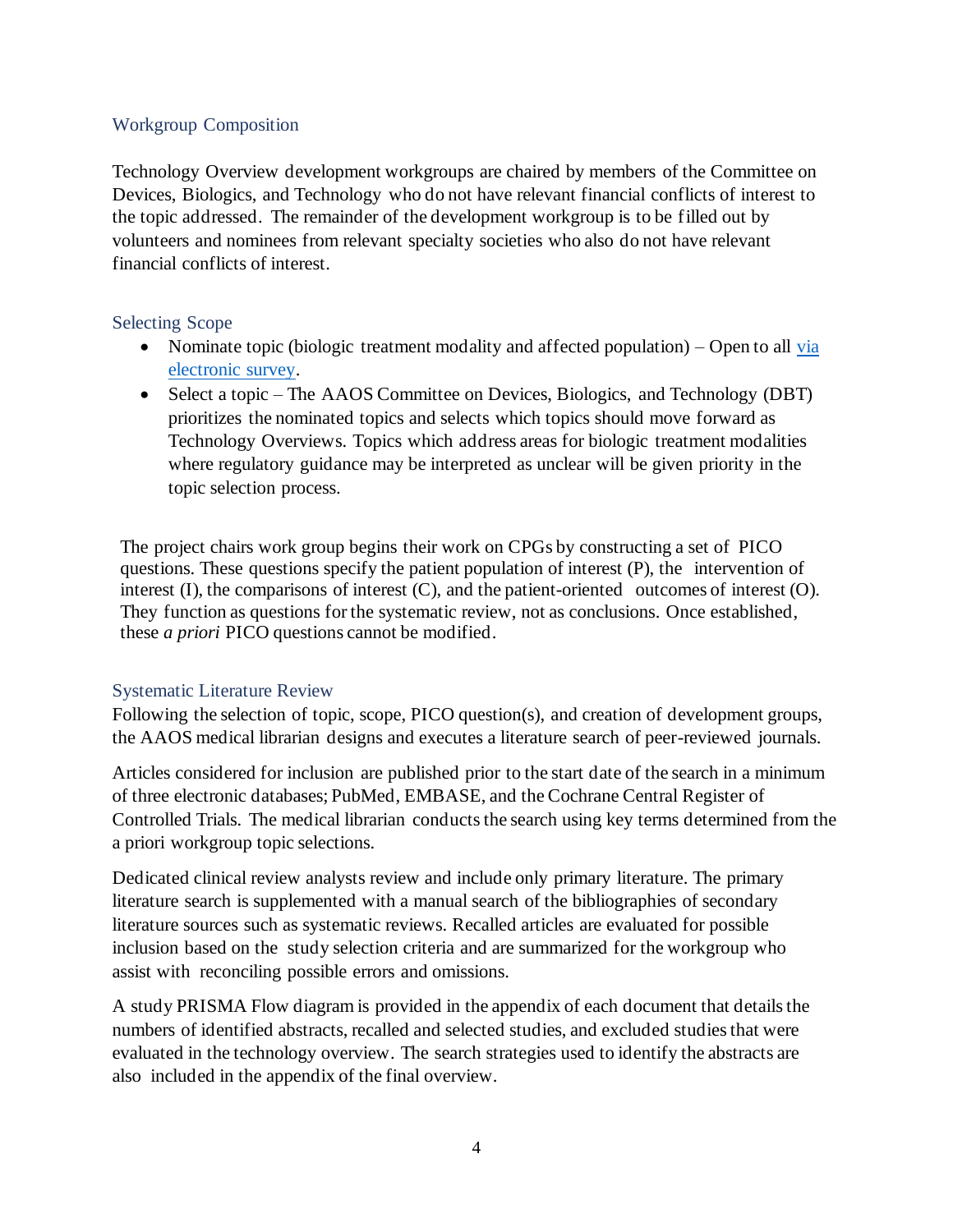## <span id="page-4-0"></span>Standard Exclusion Criteria

- Article must be a full article report of a clinical study (studies using registry data can be included if it is published in a peer-reviewed journal and meets all other inclusion criteria/quality standards).
- Non-comparative case series, descriptive statistics, meeting abstracts, meta-analyses, systematic reviews, historical articles, editorials, letters, and commentaries are *excluded*. However, the bibliographies of systematic reviews/meta-analyses will be manually searched for any relevant articles that may have been missed by the initial search criteria if the title and/or abstract addresses a target population, condition, and comparison.
- Confounded studies (i.e. studies that give patients the treatment of interest AND another treatment without appropriate sub-analysis or statistical adjustment) are *excluded*.
- Controlled trials in which patients were not stochastically assigned to groups AND in which there was either a difference in patient characteristics or outcomes at baseline AND where the authors did not statistically adjust for these differences when analyzing the results are *excluded*.
- All studies of "Very Low" quality of evidence (e.g. Level V) are *excluded*.
- Study must appear in a peer-reviewed publication
- For any included study that uses "paper-and-pencil" outcome measures (e.g. Composite measures, SF-36, etc.), only those outcome measures that have been validated will be included
- For any given follow-up time point in any included study, there must be  $> 50\%$  patient follow-up (if the follow-up is  $>50\%$  but  $<80\%$ , the study quality will be downgraded by one Level)
- Study must be of humans
- Study must be published in English
- Study results must be quantitatively presented
- Study must not be an in vitro study
- Study must not be a biomechanical study
- Study must not have been performed on cadavers

## **Customized Inclusion Criteria**

- Study must be specific to population identified in PICO question
- Study must be published in or after the year **2000**
- Study should have **10 or more patients** per group
- Consider all follow-up times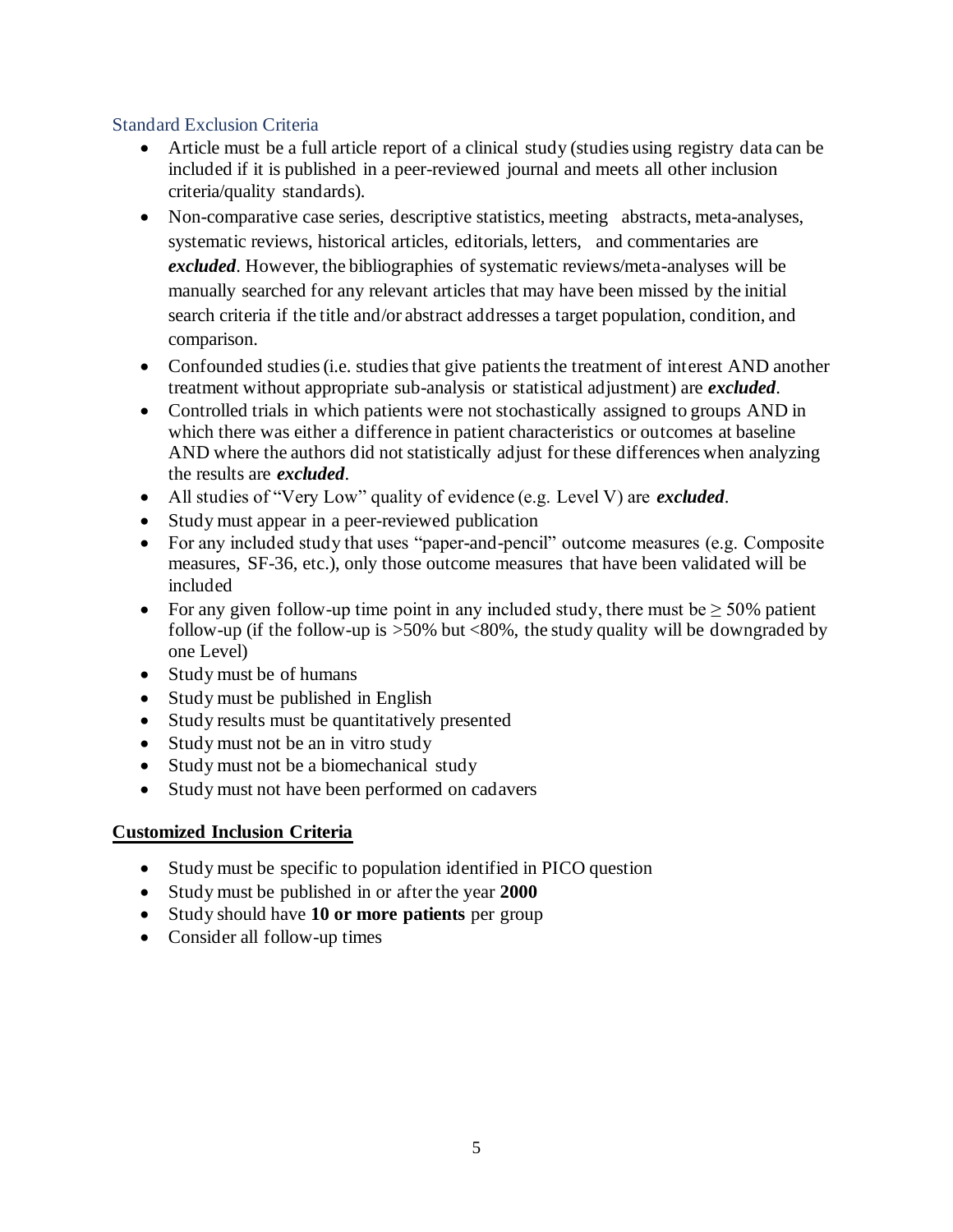#### <span id="page-5-0"></span>Best Evidence Synthesis

Technology Overviewsinclude only the best available evidence for any given patient-oriented outcome addressing the population and treatment comparison of interest (as defined by the PICO question). Accordingly, we first include the highest quality evidence for any given outcome if it was available. In the absence of two or more occurrences of an outcome at this quality, we consider outcomes of the next lowest quality until at least two or more occurrences of an outcome has been acquired. For example, if there were two 'moderate' quality occurrences of an outcome that addressed a target comparison, we do not include 'low' quality occurrences of this outcome. A summary of the evidence that met the inclusion criteria but was not best available evidence is created for each project and can be viewed within each document's appendix.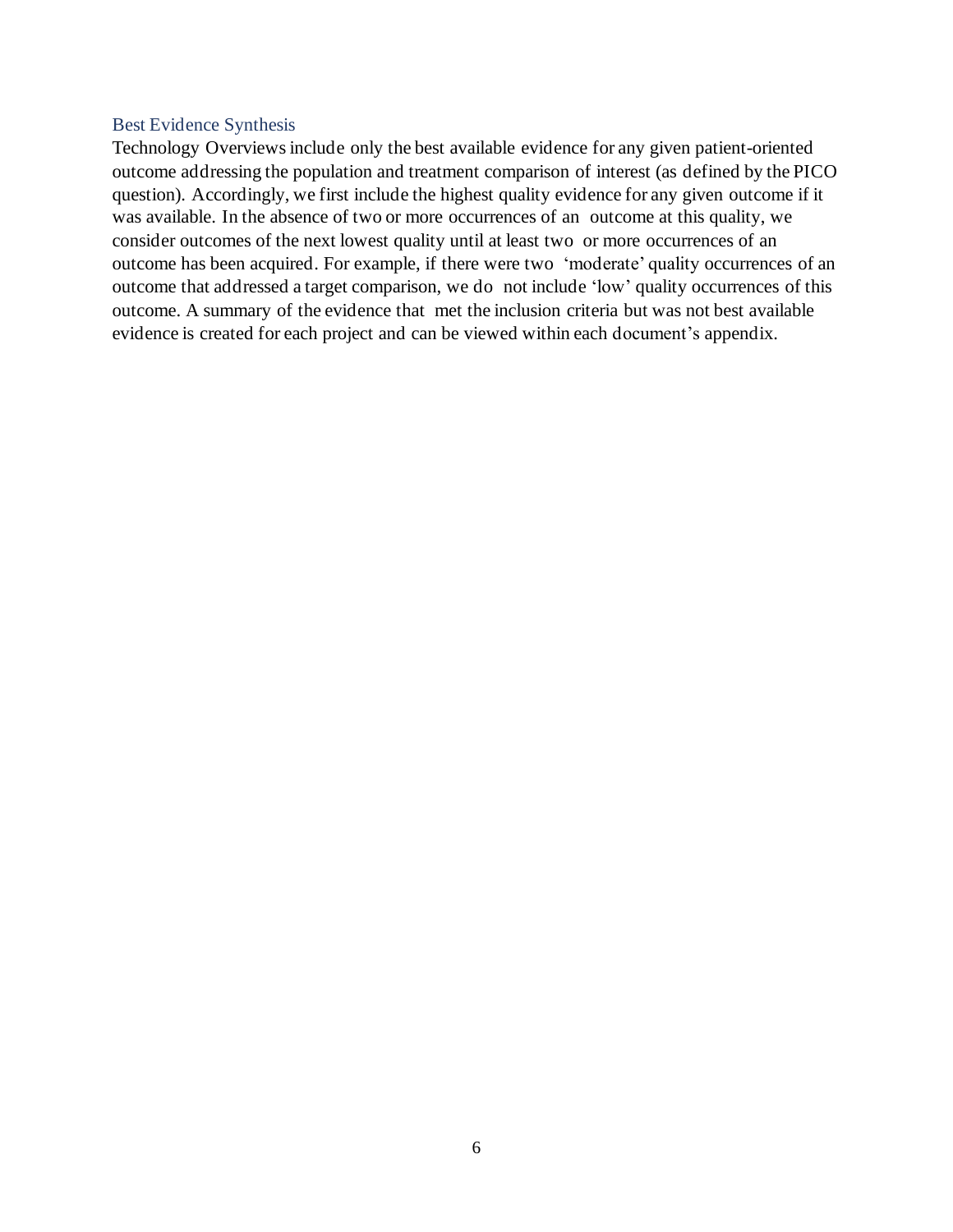### <span id="page-6-0"></span>Study Quality Evaluation

The quality forms used to assess the quality of literature considered for inclusion in the SR are based on a variety of validated appraisal forms dependent on the study design. The AAOS quality appraisal form for randomized, observational, prognostic, and diagnostic studies are based on the GRADE, ROBINS-I, QUIPS, and QUADAS-2 forms respectively. The details of these appraisal forms are described below.

### *Randomized Study Appraisal Form*

*Resources used to develop the Randomized Quality Appraisal System*:

- Higgins JPT, Green S (editors). *Cochrane Handbook for Systematic Reviews of Interventions* Version 5.1.0 [updated March 2011]. The Cochrane Collaboration, 2011. Available from [www.handbook.cochrane.org.](http://www.handbook.cochrane.org/) The following domains are evaluated to determine the study quality of randomized study designs.
- Guyatt, G. H., Oxman, A. D., Sultan, S., et al. (2011). GRADE guidelines: 9. Rating up the quality of evidence. Journal of Clinical Epidemiology, 64(12), 1311– 1316.

#### *Randomized Study Quality Appraisal Domains*

- Random Sequence Generation
- Allocation Concealment
- Blinding of Participants and Personnel
- Incomplete Outcome Data
- Selective Reporting
- Other Bias

## **Randomized Study Design Quality Key**

| <b>High Quality Study</b> | $<$ 2 Flaw           |
|---------------------------|----------------------|
| Moderate Quality Study    | $>2$ and $<$ 4 Flaws |
| Low Quality Study         | $>4$ and $<6$ Flaws  |
| Very Low Quality Study    | $>6$ Flaws           |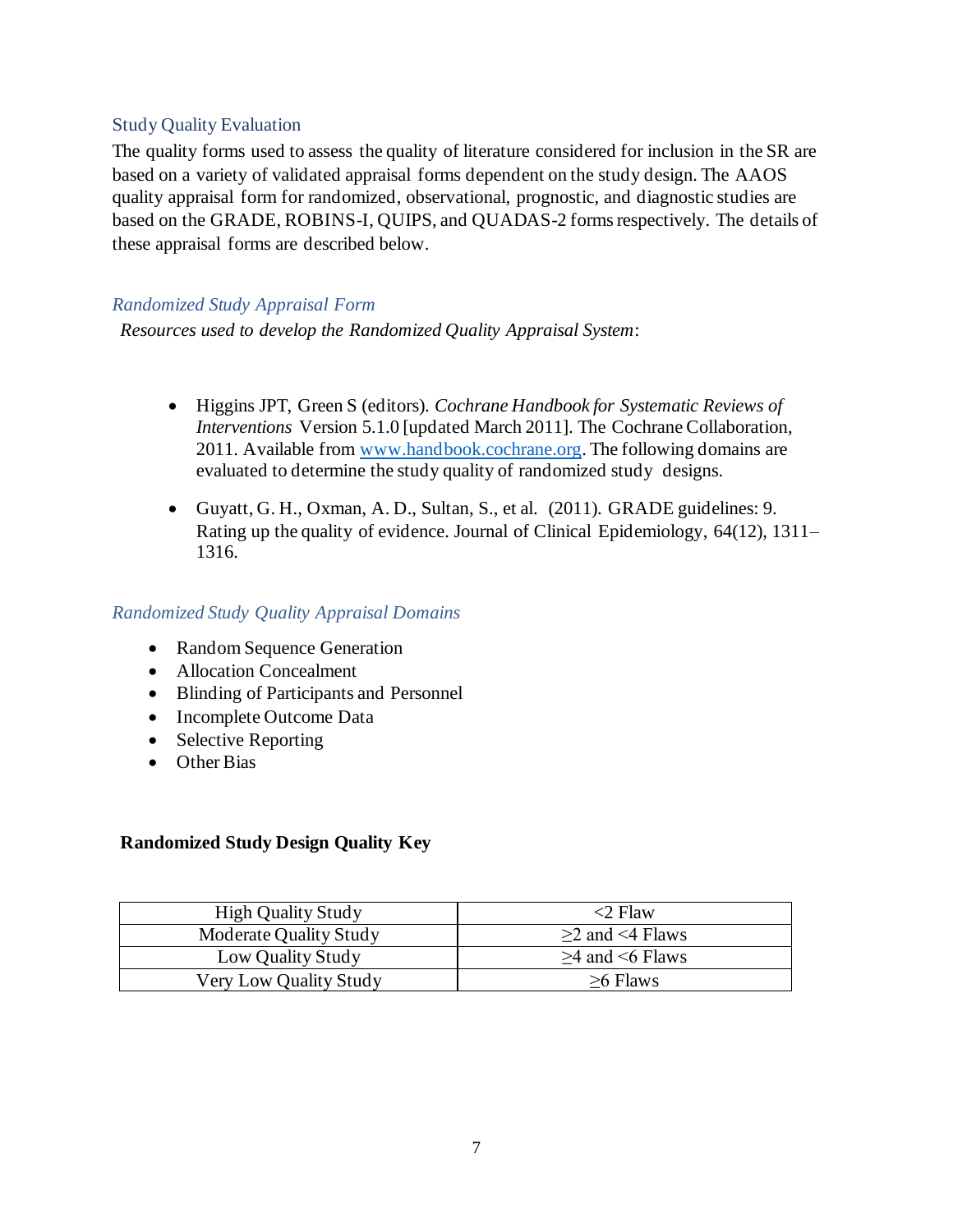#### *Observational Study Appraisal Form*

*Resources used to develop the Observational Intervention Study Quality Appraisal System*:

- Sterne JAC, Higgins JPT, Elbers RG, Reeves BC and the Development group for ROBINS-I. Risk of Bias In Non-randomized Studies of Interventions (ROBINS-I): detailed guidance, updated 12 October 2016. Available from http://www.riskofbias.info [accessed july 2018
- Guyatt GH, Oxman AD, Vist G, et al. GRADE guidelines: 4. Rating the quality of evidence–study limitations (risk of bias). J Clin Epidemiol 2011;64:407–15.
- Guyatt, G. H., Oxman, A. D., Sultan, S, et al. (2011). GRADE guidelines: 9. Rating up the quality of evidence. Journal of Clinical Epidemiology, 64(12), 1311–1316.

### *Observational Study Design Quality Appraisal Domains*

The following questions are used to evaluate the study quality of observational study designs. Note that all non-randomized intervention studies begin the appraisal process at "low quality" due to design flawsinherent in observational studies. They can only be upgraded to moderate quality in rare cases if they meet one of the criteria for upgrading listed below.

- Does the strategy for recruiting participants into the study differ across groups?
	- o Enrolled new users of a treatment rather than current users of a treatment
	- o Patients were not excluded for outcomes that occurred after the start of the study.
- Is treatment status measured/recorded accurately?
	- o measured at the same time treatment started and did not rely on patient recall.
- Did the authors fail to take important confounding variables into account in the design and/or analysis (e.g., through matching, stratification, interaction terms, multivariate analysis, or other statistical adjustment such as instrumental variables)?
- Is there a high risk that outcomes were measured inaccurately?
	- o Measured the same way in all patients
	- o Blinded outcome evaluation or outcome was objective and couldn't be influenced by lack of blinding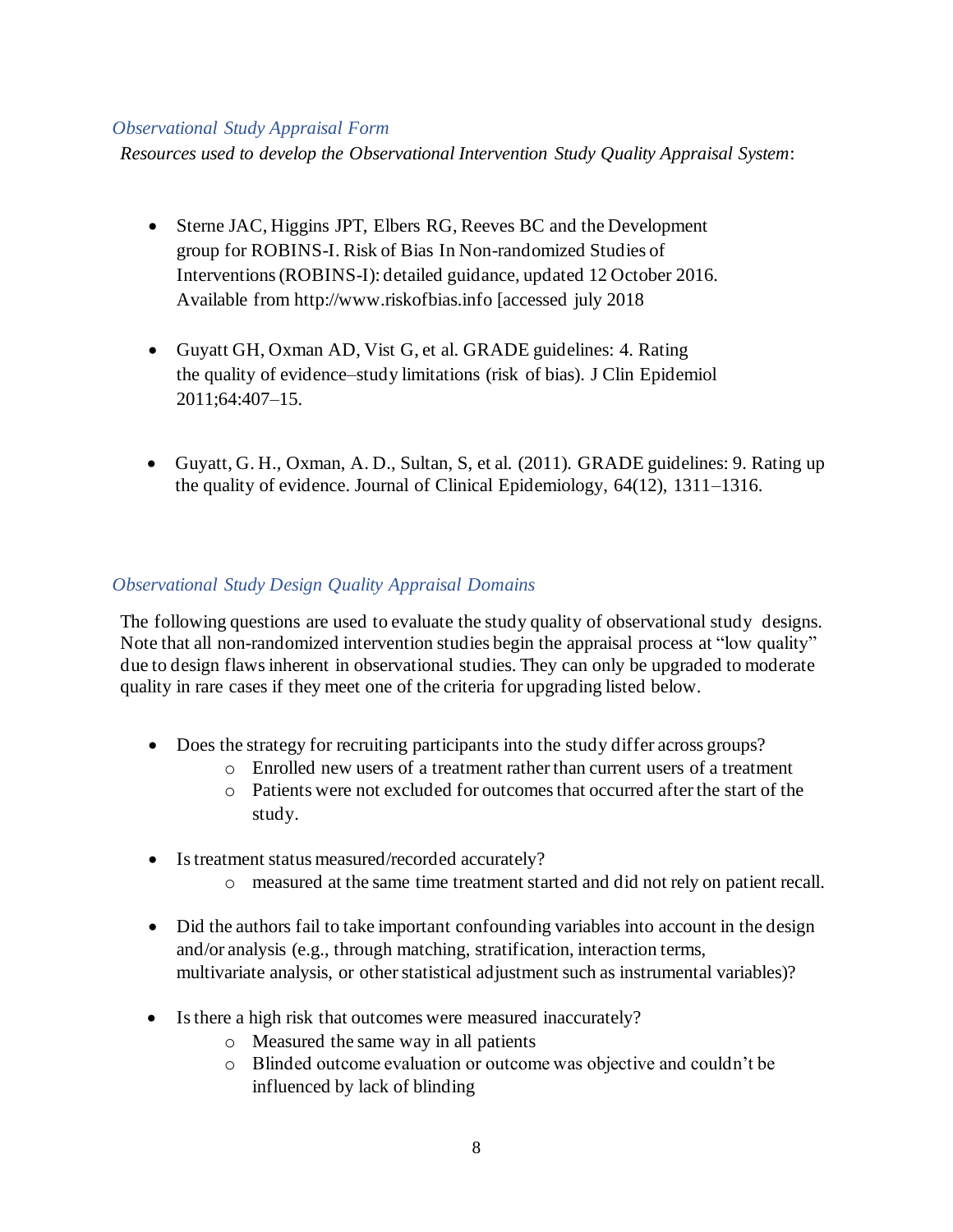- Are there low rates of missing outcome, treatment status, and confounder variable data OR were the rates and/or reasons for missing data similar between groups?
- Were results for all outcomes, statistical analyses and patient populations specified in the methods section, also reported in the results section?
	- o No selective reporting of outcomes
	- o Results from all statistical models described in methods section are reported
	- o Study was not a subgroup analysis of a previously published study
	- o No conflict of interest

## **Observational Study Design Quality Key**

| Low Quality Study      | 3 flaws  |
|------------------------|----------|
| Very Low Quality Study | >3 flaws |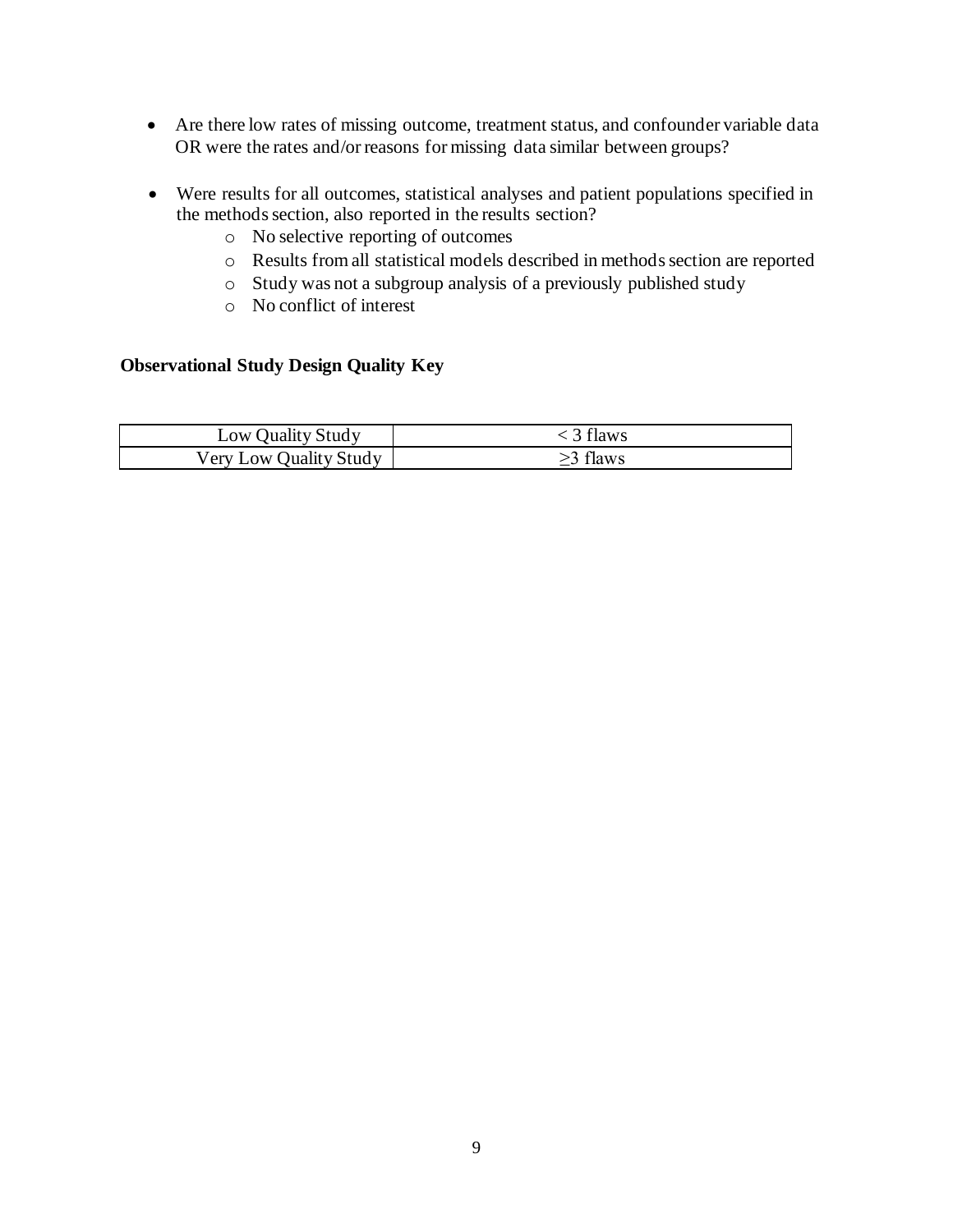#### <span id="page-9-0"></span>Statistical Methods

#### *Analysis of Intervention/Prevention Data*

When possible, AAOS staff recalculate the results reported in individual studies and compiles them to answer the research question. The results of all statistical analysis by the AAOS CQV are conducted using STATA 12.1 and SAS 7.1. STATA is used to determine the magnitude, direction, and/or 95% confidence intervals of the treatment effect. For data reported as means (and associated measures of dispersion) the mean difference between groups and the 95% confidence interval is calculated and a two-tailed t-test of independent groups is used to determine statistical significance. When published studiesreport measures of dispersion other than the standard deviation the value is estimated to facilitate calculation of the treatment effect. In studies that report standard errors or confidence intervals, the standard deviation is back-calculated. In some circumstances statistical testing is conducted by the authors and measures of dispersion is not reported. In the absence of measures of dispersion, the results of the statistical analyses conducted by the authors (i.e. the p-value) are considered as evidence. For proportions, we report both the proportion and percentage of patients that experienced an outcome. The variance of the arcsine difference is used to determine statistical significance. P-values < 0.05 are considered statistically significant.

When the data are available, meta-analyses using the random effects method of DerSimonian and Laird are performed. A minimum of three studies are required for an outcome to be considered for meta-analysis. Heterogeneity is assessed with the I-squared statistic. Metaanalyses with I-squared values less than 50% are considered as evidence. Those with Isquared larger than 50% are not considered as evidence for inclusion though the individual study results are still considered. All meta-analyses are performed using STATA 12.1. The arcsine difference is used in meta-analysis of proportions. In order to overcome the difficulty of interpreting the magnitude of the arcsine difference, a summary odds ratio is calculated based on random effects meta-analysis of proportions and the number needed to treat (or harm) is calculated. The standardized mean difference is used for meta- analysis of means, and magnitude is interpreted using Cohen's definitions of small, medium, and large effect.